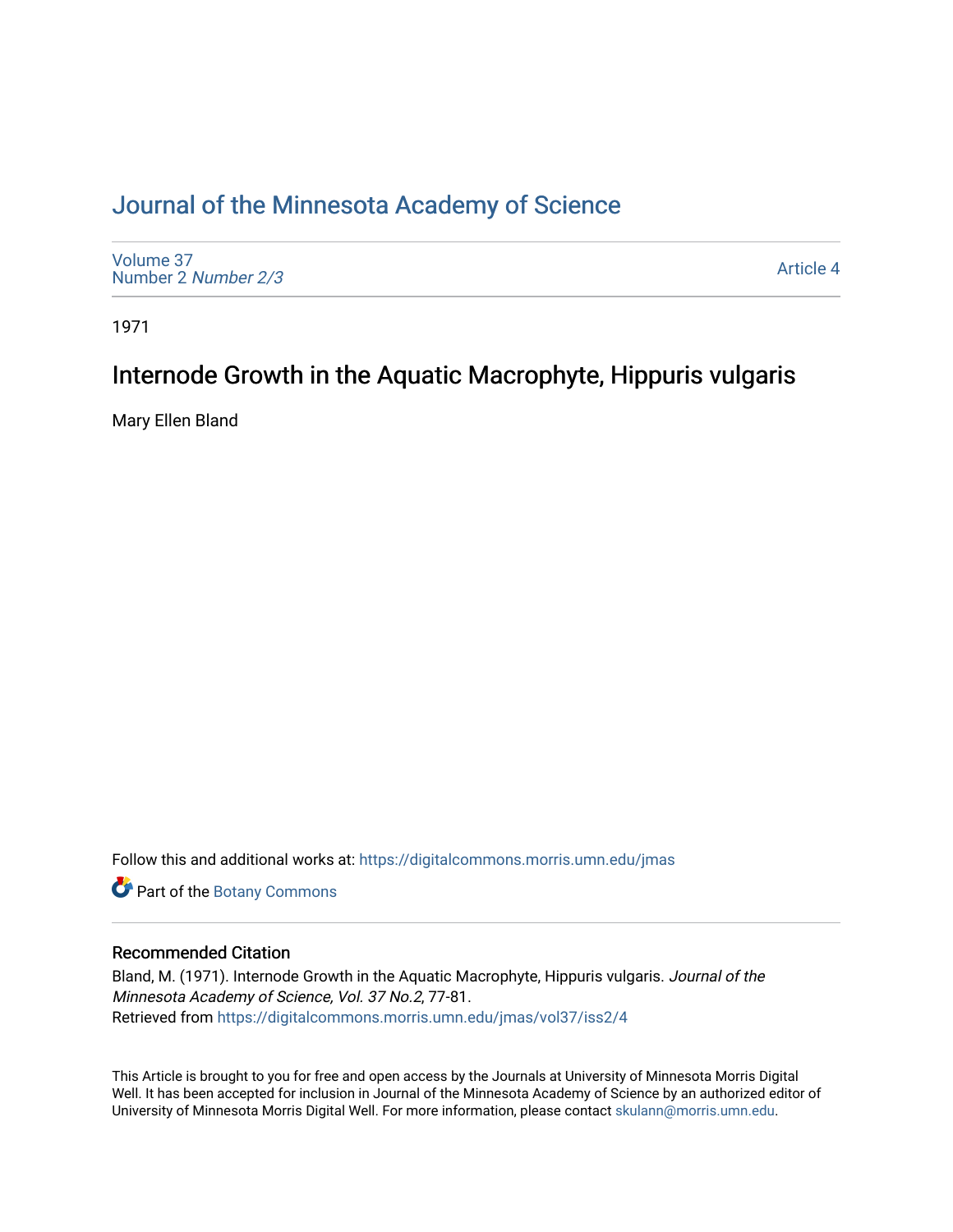# *lnfernode Growth in the Aquatic Macrophyte, Hippuris vulgaris*

#### **MARY ELLEN BLAND**

ABSTRACT -An analysis of internode lengths in the *Hippuris* stem is represented by a four phase growth curve. The two parameters which influence this pattern of internode lengths are the number of cells per internode and the length of the individual cells within the internode. In the ontogeny of the *Hippuris* stem cell length and cell number influence internode length in the distal portion of the stem while in the basal portion of the stem cell number is the major factor affecting internode length. The pattern of stem growth in *Hippuris* differs from that of *Elodea* in that the cell number in *Elodea* reaches a maximum before cell length, and the major factor influencing internode length is cell length. .

Textbooks often characterize plant growth as an irreversible process which involves an increase in size accompanied by an increase in biomass. Histologically this expansion is caused by both an increase in the number of cells produced. and by enlargement of previously existing cells. As the plant grows, the tissues differentiate and the plant reaches a mature state. Sachs ( 1873) stated that the individual organs of a plant and the entire plant increase in size in such a fashion that when growth data for increment per unit time are plotted against time, three distinct stages of growth may be distinguished. The three stages which make up the so-called "grand period of growth" are 1) an early period of slow growth, 2) a central period of rapid growth, and 3) a final period of slow growth (Bonner and Galston, 1959).

The present study is concerned with the ontogeny of the stem and stem units in the aquatic macrophyte, *Hippuris vulgaris* L. In 1944 Pollock and Abbe conducted a study on the development of the stem units in *Elodea,* a plant which superficially resembles *Hippuris* but belongs to the monocotyledonous family Hydrocharitaceae, which is far removed taxonomically from the unique dicotyledonous family the Hippuridaceae, to which *Hippuris* belongs. The following work was undertaken to determine whether the two aquatic plants exhibit a similar type of growth pattern and to define clearly the mode of stem and internode growth in *Hippuris.* 

#### **Gross Morphology**

Before an understanding of the quantitative aspects of the growth pattern in *Hippuris* can be attained, the qualitative form changes that occur during the early ontogeny of the stem unit must be considered. The gross morphology of *Hippuris* will be discussed and when relevant will be compared with that of *Elodea.* 

*Hippuris vulgaris* is a rhizomatous, aquatic perennial which produces unbranched, erect stems with whorled leaves separated at maturity by internodes which may be as long as 4 cm. (Fig. 1). Because it has whorled leaves

*Journal of, Volume Thirty-seven, Nos. 2 and 3, 1971* 

and lacks woody, or mechanical tissue, it is a favorable plant for the study of stem growth. The nodal and internodal regions in older portions of the shoot are easily defined externally (Fig. 1), and the internal arrangement of cells in the younger sections of the stem makes it possible to distinguish between the node and the internode. In this paper the node and internode are referred to collectively as a stem unit, as first proposed by Doak  $(1935).$ 

The first recognizable stem unit 1n *Hippuris* is that portion of the shoot which is assodated with the newest leaf primordium (Fig. 2). The ground meristem of this stem unit consists of rib-block meristem which is primarily derived from the corpus of the shoot apex plus derivatives of the inner daughter cell resulting from the first periclinal in the tunica layer. A nodal block meristem is present in the most' recently formed stem units and is characterized by an increase in number of longitudinal cell walls (Fig. 2) . The internodal region of this distal meristematic system is characterized by slightly larger cells. The appearance of transverse cytokineses in a few of these internodal cells results in the establishment of a typical rib meristem.

In the distal portion of the *Hippuris* stem there are long, continuous, schizogenous cavities each of which may extend through the nodal and internodal regions for a varying number of stem units (Fig. 2). These cavities interrupt the lateral continuity of the nodal block meristem.

Beginning with the seventh stem unit below the shoot apex, the internode becomes clearly defined, inasmuch as the nodal block meristem becomes laterally continuous and the large intercellular spaces remain only between the longitudinal rows of rib meristem of a given internode. Thus, the ground meristem of the slightly older stem units ( excluding stelar precursors and protoderm) is composed of these internodal lacunae and the rows of longitudinal rib meristem.

The early ontogeny of the stem unit of *Elodea,* as described by Pollock and Abbe in 1944, is similar to *Hippuris* except for certain differences in detail. A single layer of rib meristem initials first becomes evident at about the seventh to thirteenth stem unit and only then may the internode be identified. Distal to that there is no internal differentiation of the node and internode. In the

<sup>\*</sup> MARY ELLEN BLAND received her B.A. degree in Biology from Macalester College and her **M.S.** degree in Botany from the University of Minnesota. She is currently teaching in the Roseville, Minn. school system and working for a Ph.D degree in Biology at the University of Minnesota.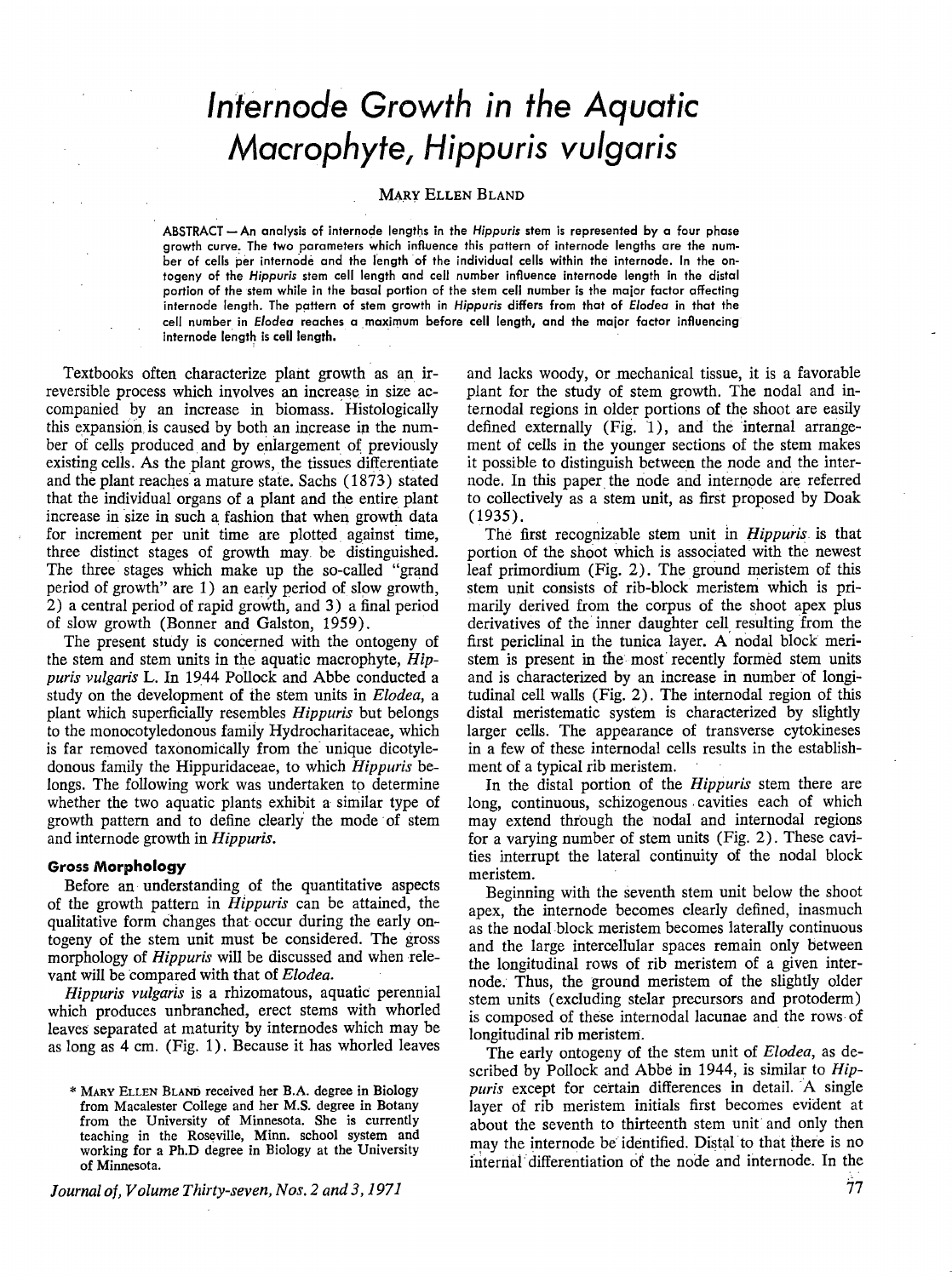

FIGURE 1. External morphology of *Hippuris vulgaris.* A. Distal portion of the stem. B. Basal portion of the stem.

distal portion of the shoot of *Elodea* there are, instead of the large and extensive lacunae of *Hippuris,* intercellular spaces of limited extent. In both genera the nodal region consists of closely packed block meristem cells. Older internodes in *Elodea* are characterized by an arrangement of cells and intercellular spaces which closely resembles that of *Hippuris.* Each stem unit in both plants consists of a nodal block meristematic system and an internodal rib meristem system with the internodal rib meristem inserted proximally to the nodal block cells.

#### **Stem and lnternode Development**

The stems investigated for this study were collected in northern Minnesota from Lost Lake, Itasca State Park, on July 22, 1969, and from Fishhook Lake, Park Rapids on August 24, 1970. The stems were taken in their entire state and were preserved at the sampling site with FAA. The apical portions (approximately 4 cm. in length) were embedded in paraffin and sectioned longitudinally with a rotary microtome. These sections were subsequently stained with Fast Green (Sass 1958). The remaining portions of the stems were hand-sectioned and no stain was necessary. Measurements of cell size and internode length were made with an ocular micrometer appropriately calibrated, using a Wild M20 microscope. Other gross measurements were made with a Wild M5 dissecting scope and a millimeter rule scaled in 0.2mm. intervals.

Measurements of the internodes were completed in the following manner: a file of cells within an internode was selected, the length of this file was measured, and the cells within the file were counted. This procedure was repeated between six and eight times per internode, and from these data a mean internode length and a mean cell number were computed. An average cell length within a particular internode was then obtained by dividing the mean internode length by the mean number of cells. The mean of the above parameters are used in subsequent portions of this paper and in Figs. 3-5.

Fig. 3 is a graphic representation of the intemode

length data for five stems. The maximum internode length for each stem is represented as 100 percent and the other internodes are plotted in relation to this maximum internode length. The maximum number of internodes per stem is also referred to as 100 percent, with the other internode numbers represented as a percent of this total.

The curves in Fig. 3 suggest that there are four distinct regions of internode lengths which can be observed over the entire stem of *Hippuris vulgaris.* When all the stems are compared, the average number of internodes within each of these four growth regions is as follows: Zone A, 22.2; Zone B 10.0; Zone C, 84.6; Zone D 9.6.

The initial region (Zone A) includes the most recently initiated stem units and is located near the apex of the stem. The length of the internode in this region is consistent and relatively short as compared with the maximum observed internode length. The initial region is followed by Zone B in which the internode length increases rapidly. The above two areas are succeeded by a long region of gradual increase in internode length. This phase of internode lengths is followed by a region which is characterized by a very noticeable increase in internode length. The above phase terminates when the internode reaches the maximum observed length. Beyond this stage adventitious roots are seen in the nodal region (Fig. 1) and the length of the internodes is either slightly less or remains approximately the same as the terminal internode.

When analyzing the characteristic growth pattern of internode elongation, two parameters which influence the length must be considered, cell number and cell length. The former is a function of cell division and the latter is determined by the amount of cell elongation. Fig. 4 and 5 were plotted to show the relationship and effect of these two factors on internode length. In Fig. 4, cell numbers, cell lengths, and internode lengths from one *Hippuris* stem are plotted as a percent of their maximum observed size or number. In Fig. 5 the original data from the same stem is plotted semi-logarithmically.

As previously stated, little noticeable change in the internode length takes place in Zone A. Graphs 4 and 5 show that during this initial ontogenetic phase there is also little change in either cell number or in cell size. As compared with the above, however, the second phase exhibits a rapid increase in both cell number and in c:ll length concurrently with the increase in internode length.

Cell size reaches an upper asymptote at the end of Zone B (Fig. 5) and remains approximately constant from this point to the base of the stem. Neither internode length nor cell number reaches a maximum until the most basal internodes of the stem are reached. Both of the above parameters show a slow increase in Zone C and a rapid increase in Zone **D.** When the observed values for cell number and internode length are graphed as percent of maximum of each against internode number, they coincide in Zones C and **D** (Fig. 4). This may be interpreted to mean that the internode elongation during the growth of these stem units was directly proportional to the number of. cells produced per internode, while the growth of the internodes in the distal stem

*The Minnesota Academy of Science*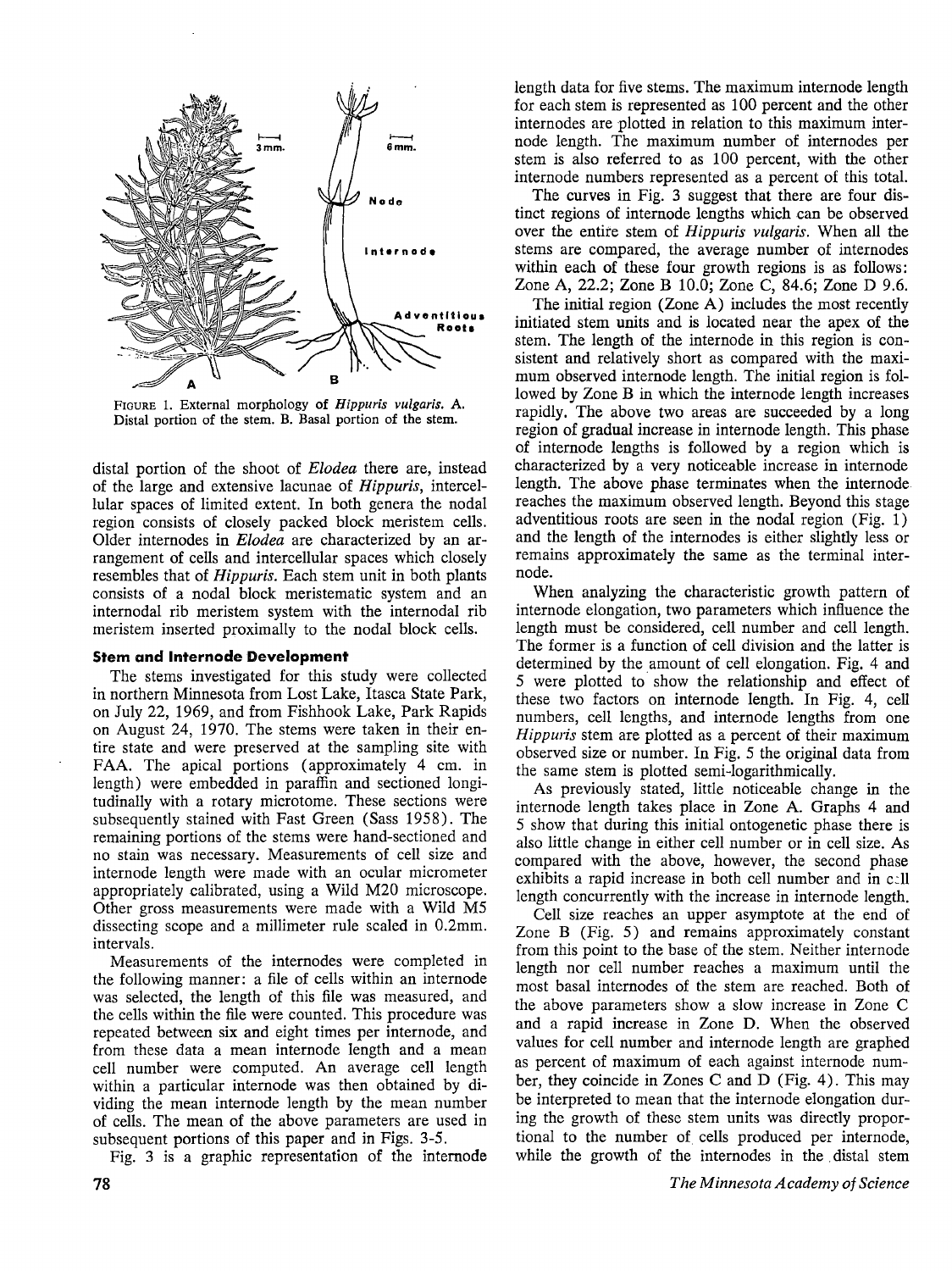

FIGURE 2. Internal anatomy of the distal stem units of *Hippuris vulgaris.* A. Outline of stem units 1-16. B. Internal structure of stem units 1-6. C. Stem units 8-9. D. Stem units 15-16. E. Stem units 19-20. F. Stem unit *25. Journal of, Volume Thirty-seven, Nos. 2 and 3, 1971* **79**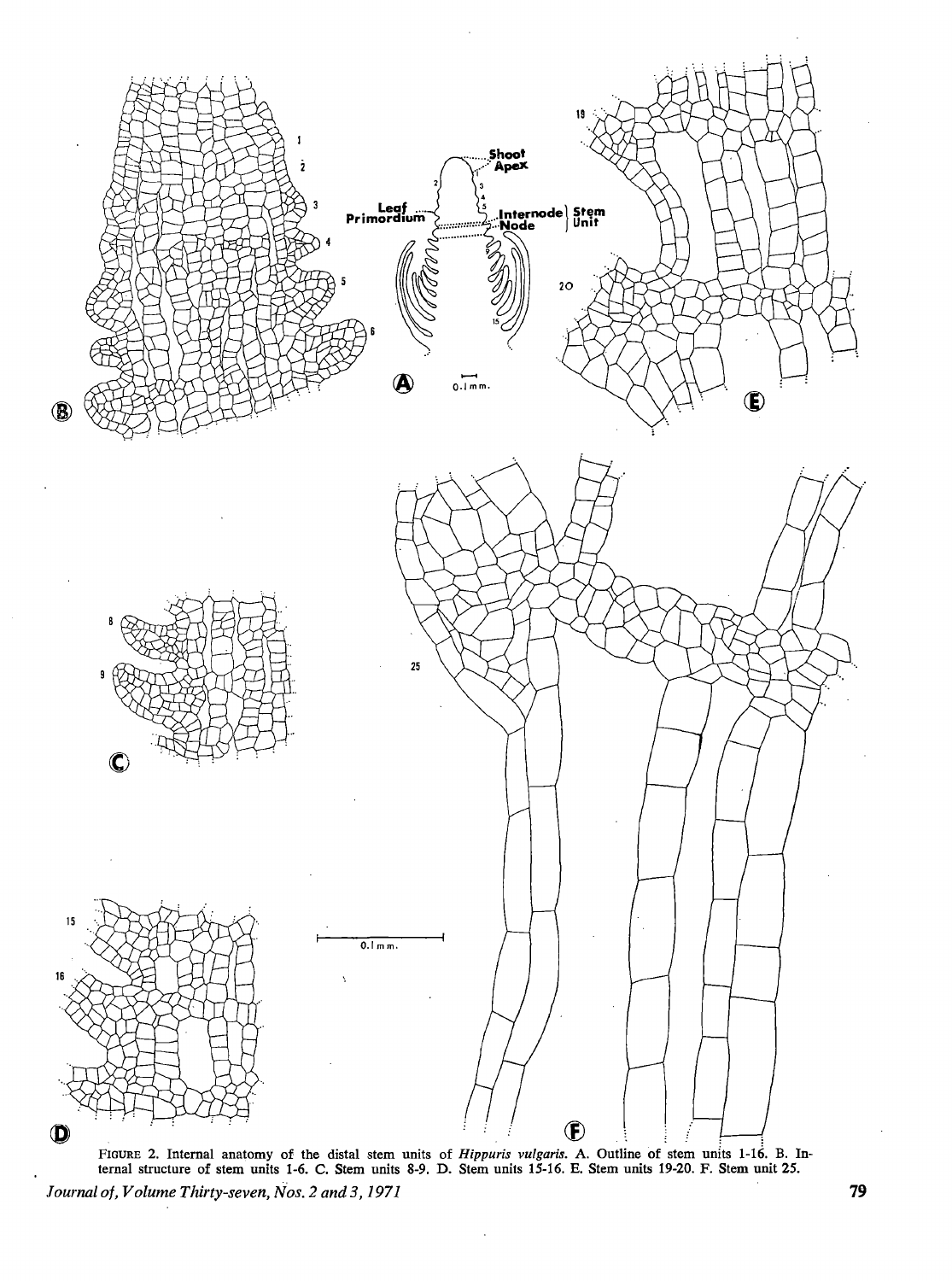units was directly correlated with the number of cells produced plus the amount of cell elongation.

The above data may be explained by using the plastochronic concept which was first proposed by Askenasy in 1880. A plastochron represents the time interval between two successively similar events such as the initiation of leaf primordia or the successive formation of internodes (Abbe, 1941).

When considering time intervals or plastochrons, the youngest internodes are found in Zone A and the oldest are located in Zone D (Figs. 4 and 5). This means that the greatest amount of internode elongation has taken place in those plastochrons which occur first, and the least amount of elongation has occurred in the most recent plastochrons.

It must be remembered that when the plants were removed from their native habitat and fixed in FAA all growth processes ceased. The curves for internode lengths therefore represent a composite of the length achieved by each internode up to this point in time. It has been shown that the greatest amount of internode elongation has taken place in Zone D (the first-formed stem units) and that these have had the longest period of time in which to develop. It has also been pointed out that the maximum length of individual cells does not increase beyond Zone B. This means that cell length reaches a maximum size early in the development of internodes and that an increase in cell length is not a major factor affecting internode length beyond Zone B. Cell



FIGURE 3. Internode lengths of five Hippuris stems plotted against internode number.



FIGURE 4. Cell numbers, cell lengths, and internode lengths of one Hippuris stem plotted against internode number.

number, however, increases to the base of the stem and is directly correlated with the length of the internodes in Zones C and D. Each time a cell divides, the resulting daughter cells may increase up to the maximum cell length, but the only factor influencing the length of the internodes in Zones C and D is the number of cells present.

As can be seen in Fig. 4, a typical sigmoid growth curve results from plotting the data for the most recently initiated stem units (Zones A and B). This is an indication that these stem units were actively growing when the samples were taken. It is questionable as to whether the internodes in Zones C and D were actively elongating at the time of collection or whether they had reached maturity. Until further research is completed, the growth pattern of individual internodes can not be completely defined and the question of the curious increase in the length of the basal internodes must remain unanswered. Internode growth must be followed from the beginning of the growing season and watched throughout the season in order to answer the above questions.

Besides significant differences in the early ontogeny of *Hippuris* and *Elodea* stem units, the method of internode elongation also differs markedly. During early ontogeny of Elodea, cell number, cell length, and internode length increase very slowly in the distal portion of the shoot. This growth phase coincides with Sach's first period of growth (1873). The second growth stage, which corresponds to Sach's rapid growth phase, is characterized by an increase in cell length as well as an increase in cell number. However, the cell number reaches its maximum before cell length does. Thus, after reaching a maximum cell number, cell elongation is the only factor which ac-

The Minnesota Academy of Science